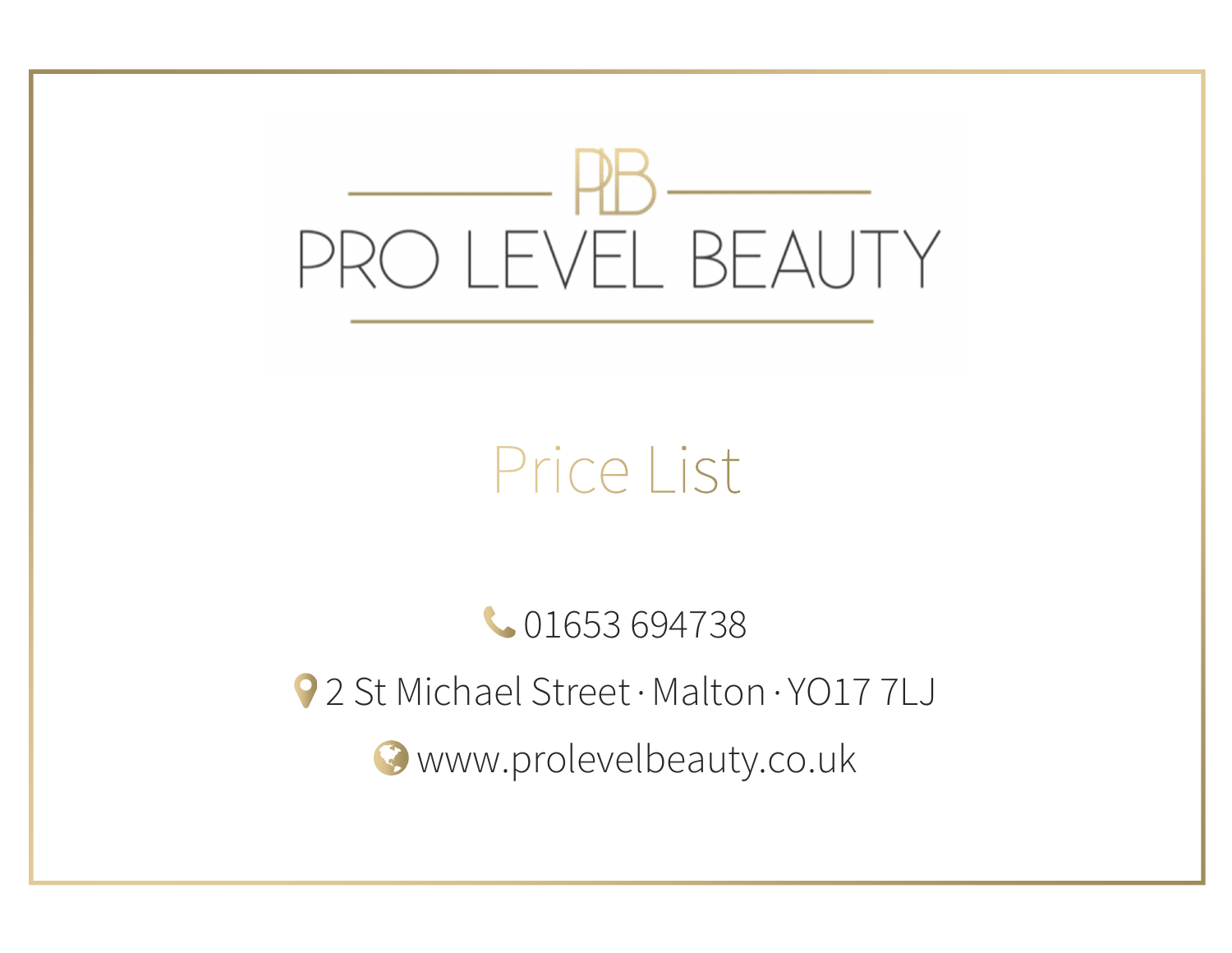# **AESTHETICS**

Personal Aesthetics Treatment Plan Consultation - FREE

Face to Face consultation with Prescriber £30

Mid to Lower Face Rejuvenation using dermal filler - cheeks, nose to mouth, marionette lines From £350 - £650

Lower Face Rejuvenation using dermal fillers - including cheeks, jaw, chin - From £450 - £650

Cheeks & Lip Augmentation Package £360

Cheeks using Dermal Filler – From £220 3 Areas Anti-Wrinkle Injections £220 Gummy Smile Anti-Wrinkle Injections £150 Signature Lips **£180** 2 Areas Anti-Wrinkle Injections **£200** Platysma Neck Bands **£150** 

Profhilo **£250** 1 Areas Anti-Wrinkle Injections **£150** Additional Anti-Wrinkle Injections **£50** 

**SPRAY TAN** Vita Liberata Full Body Tan £30

# **MASSAGE**

Back, Neck & Shoulder Massage £30 Full Body Aromatherapy Massage £52 Top to Toe Aromatherapy Massage £62

### **MANICURE & PEDICURE**

Manicure **£27** Pedicure **£32** OPI Gel Manicure £32 OPI Gel Pedicure £37

File & Polish **£22** Gel Removal **£12**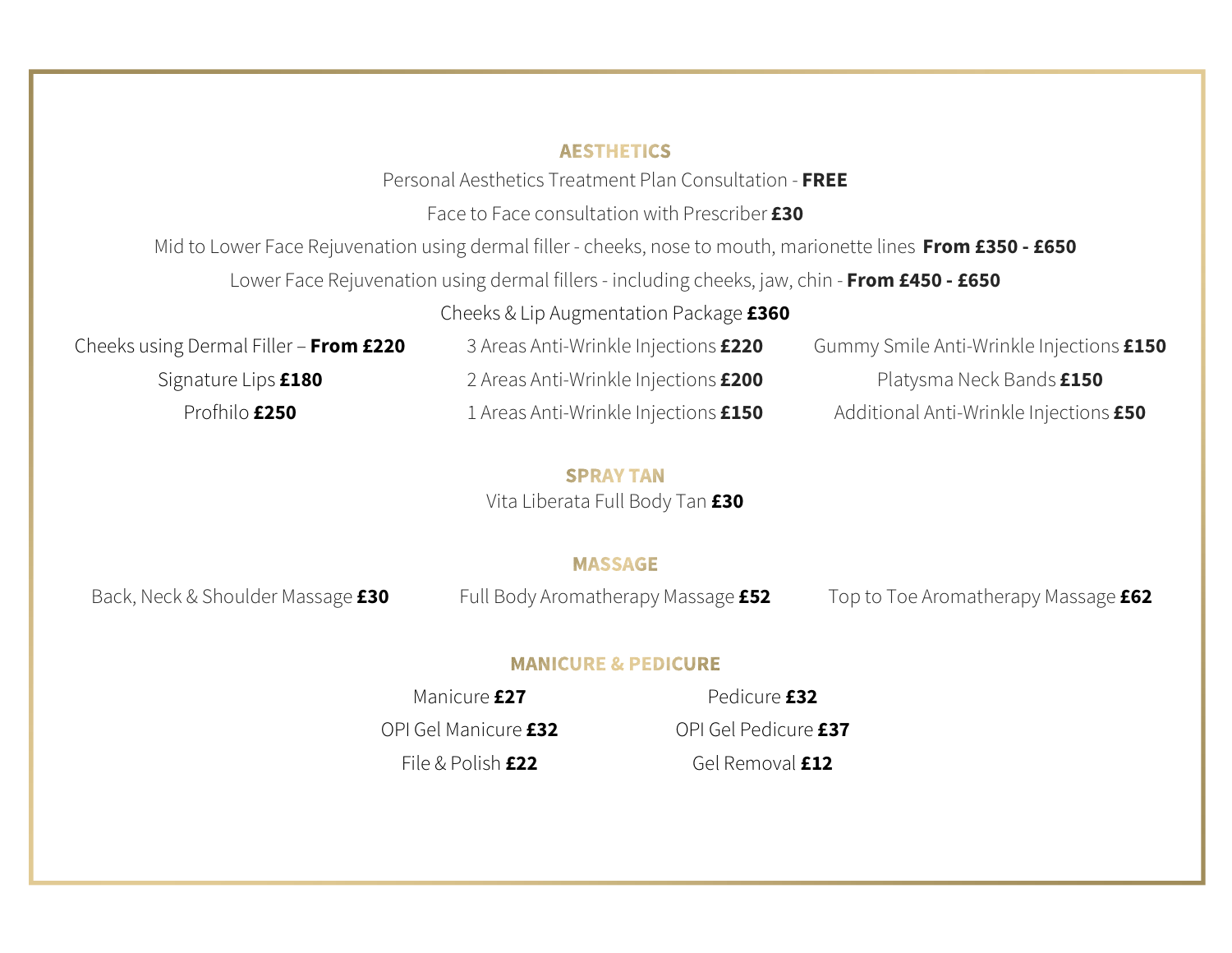### **LASER TATTOO REMOVAL**

Laser Tattoo Removal Skin Test £27 Tattoo Removal Session £67 Laser Fungal Nail Treatment £62

#### **DIODE HAIR REMOVAL**

Diode Hair Removal Consultation Skin Test £27 Underarm & Bikini £122 Fxtended Bikini £92 Half Leg & Underarm £162 Full Arm & Underarm £142 Brazilian / Hollywood £112 Half Leg & Hollywood £202 Back, Chest, Shoulders, Abdomen £252 Underarm £67 Hollywood & Underarm **£172** Full Body **£602 Arm Full £102** Full Leg, Bikini & Underarm  $£302$  Lip & Chin  $£72$  Arm Half  $£62$ Half Leg, Bikini/Hollywood & Underarm £252 Full Leg £202 Chin £52 Full Leg & Bikini or Underarm  $£252$  Leg Half Lower £102 Lip £47 Full Leg & Brazilian/Hollywood £302 Bikini £72

# **FACIAL TREATMENTS USING ELIGHT IPL**

Acne Treatment • Skin Rejuvenation Carbon Facial using Laser £52 Pigment Treatment • Vascular Treatment From £47

Skin Test £27 Carbon Facial Test £27

**FACIALS** 

30-minute facial  $\pmb{\text{f27}}$  60-minute facial  $\pmb{\text{f42}}$  75-minute facial  $\pmb{\text{f52}}$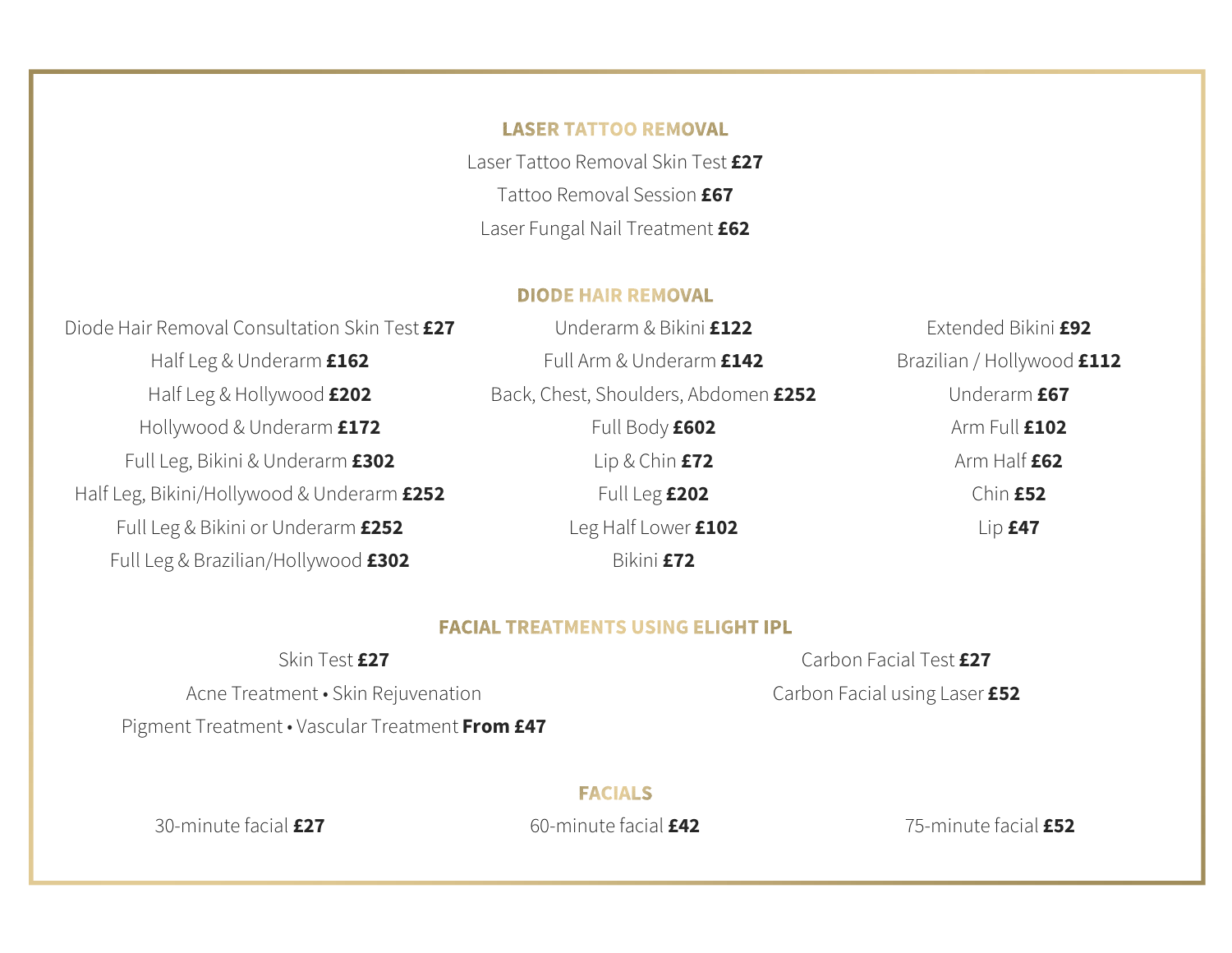# **SEMI PERMANENT MAKEUP BROWS**

Microblading/Tattoo Brows Consultation booking fee **£60** Free lash/tint test consultation - Free Microbladed Brows Balance **£310** Lash Infill **£37** Machine / Ombré / Powder Brows Balance £310 Lash Infill – Maxi Volume Infill <sup>£42</sup> Microblading or Machine Annual top up **£165** Classic Lash Set **£70** 

Brow Lamination with added tint & wax **£37** Eyelash Tint **£17** Eyebrow Wax £12 Eyebrow Wax under 16 years £9 Lip / Chin Wax **£12** Underarm Wax **£18** 

# **ELECTROLYSIS**

Electrolysis Skin Test Consultation **£17** Half Leg Wax **£21** Electrolysis **From £25** Lip Wax **£12** 

# **LASHES**

 Russian Volume £80 Elleebana Lash Lift Inc. Tint £47 Brow Lamination **£27** Lash Tint, Brow Tint & Wax **£30** Brow tint & wax **£22** Lash Lift & Tint, Brow Lamination / Brow Wax HD Brows £27 **by Eq. 27** and the set of the set of the ST intervals and the ST intervals are  $\&$  Tint in one appointment £65 Eyebrow Tint £12 Temporary Party / Cluster Lashes £27

### **WAXING**

 Bikini Wax £16 Full Leg Wax £32 Back Wax £27